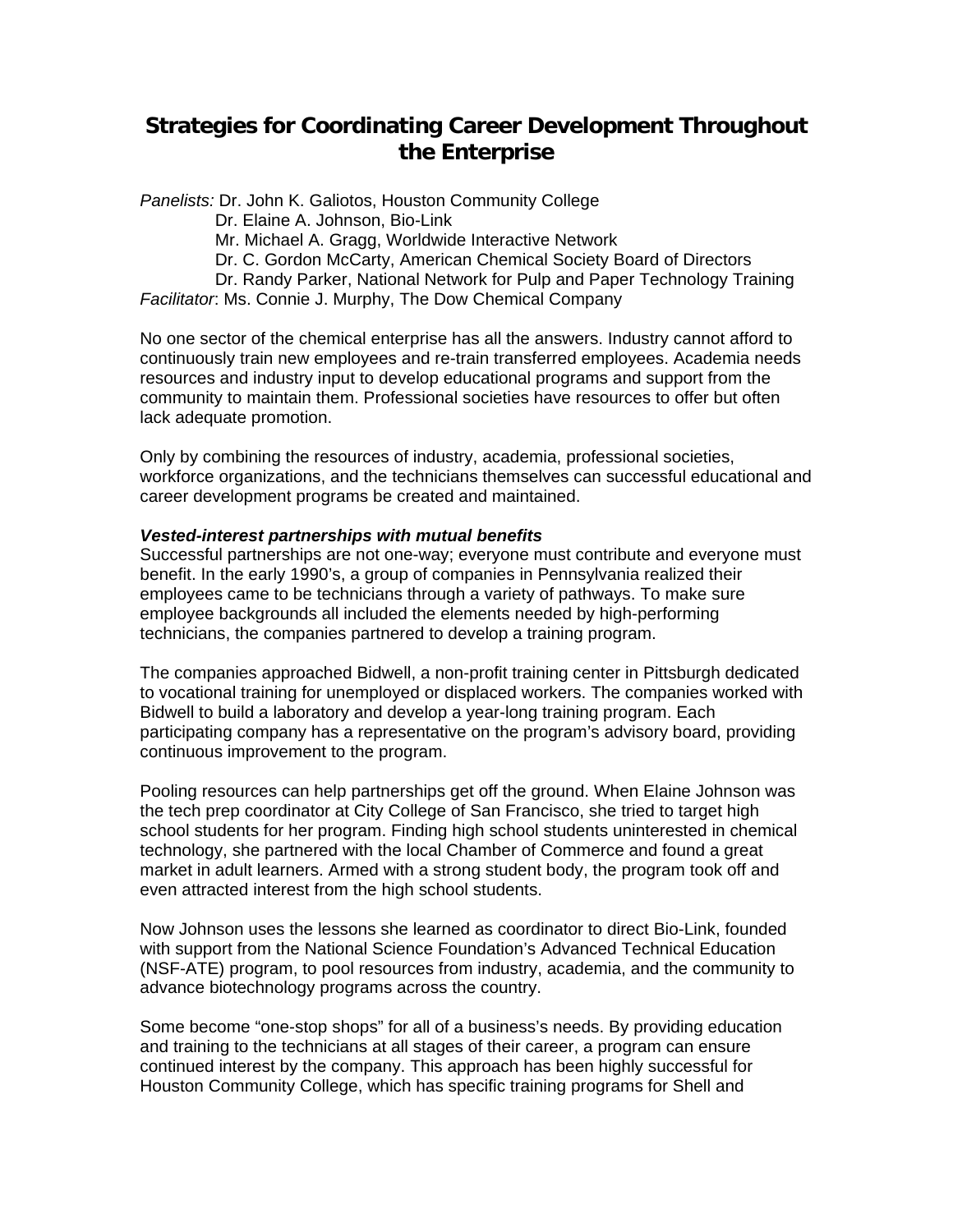Goodyear, in addition to more general chemical technology programs that prepare technicians for careers in the company of their choosing.

Understanding policy is also important. When Randy Parker worked with Partnerships in Environmental Technology Education (PETE), he found that technicians did not have signing authority, because a Bachelor's degree in any major was valued higher than an associate's degree in chemical technology. Consequently he has focused on constant, open communication with industry about the value of associate-level chemical technology degrees.

Understanding the needs of all the partners is also important. For example, the pulp and paper industry tends to be very rural, and students of pulp and paper programs tend to be isolated. Therefore, distance education techniques are vital to the success of a pulp and paper program.

## *Top 7 myths in partnerships*

Partnerships do not always go smoothly. The following are seven attitudes that can sabotage a partnership and how to work around them.

- 1) **I have all the answers.** Historically, industry has had to train its employees for companies' individual needs, academia has been in charge of instruction, and professional societies have focused on the employees themselves. Isolation can lead to the belief that one person has all the answers. In truth, all parties have something to contribute and need to be open to new ideas.
- 2) **I can't make this decision on my own.** Sometimes, people are unwilling to make a decision, usually out of fear of reprisal. Yes, mistakes will be made, especially in a new program. However, if no decisions are made, nothing will get done, and there will be no chance for success. Partners have to try.
- 3) **If it failed before, it will fail again.** No one wants to repeat mistakes. However, partnerships can fail for many reasons—an unfortunate mix of personalities, lack of full cooperation, a sudden change in the work environment. It may be necessary to try several times before finding the right people for a partnership to succeed. Partnerships are too valuable not to try again.
- 4) **What do they want from me?** Industry partners may fear that they are needed only for their money, while educators may feel they are being asked to train automatons according to industry whims. However, a true partnership is one in which everyone benefits. Industry must gain a high-performing workforce, while academia must get the resources they need to develop an effective educational program.
- 5) **I can't talk to these people!** The culture of academia and industry are vastly different, as are the languages spoken. Successful partnerships can arise, however, if everyone focuses on a mutual goal and remains open-minded.
- 6) **I don't need a technician; I need a lab analyst.** Technicians have a wide variety of job descriptions and job titles. However, a well-designed chemical technology program can prepare graduates to fill a wide variety of roles. Partners should look at needs, not vocabulary.
- 7) **We'll need to start from square one.** Industry, academia, workforce organizations, and professional societies have a wide variety of resources already developed. Partners should try to combine these materials, rather than try to recreate materials from scratch.